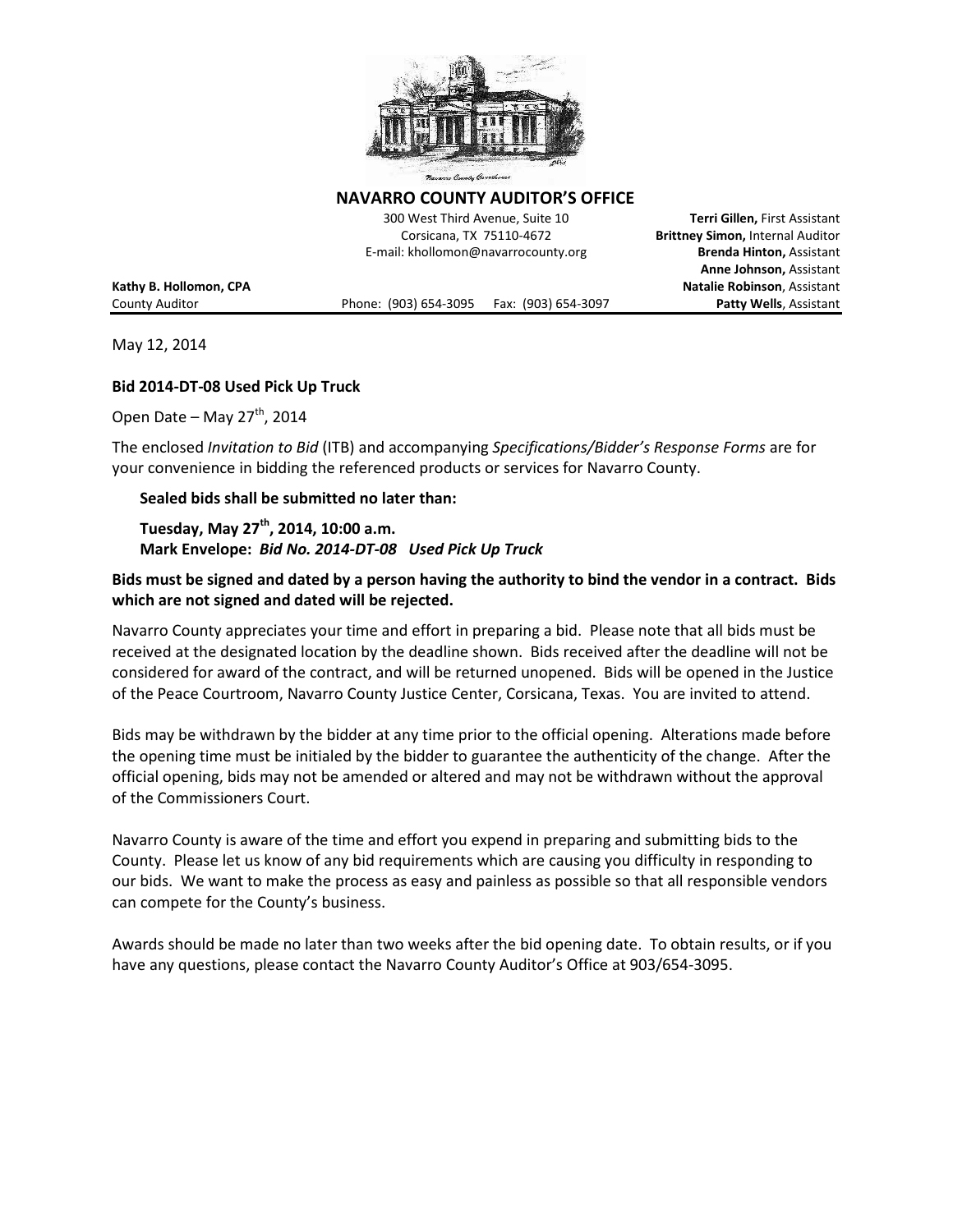By order of the Commissioners Court of Navarro County, Texas, sealed bids will be accepted for:

### **One (1) Used Pick Up Truck**

IT IS UNDERSTOOD that the Commissioners Court of Navarro County reserves the right to reject any or all bids for the products covered in this bid request and to waive any formalities or defects in bids or to accept such bids as it shall deem to be in the best interest of Navarro County.

**BIDS MUST BE SUBMITTED on the forms included for that purpose on pages 6-8 in this packet**. Each bid should be signed by a person having the authority to bind the vendor in a contract, placed in a sealed envelope and marked clearly on the outside as shown below.

### **Bids should be clearly marked -** *Bid No. 2014-DT-08 Used Pick Up Truck*

BIDS SHOULD BE RETURNED TO the following address by **Tuesday, May 27th, 2014, not later than 10:00 a.m.:**

> Navarro County Auditor's Office Navarro County Courthouse 300 West Third Avenue, Suite 10 Corsicana, Texas 75110

#### *FACSIMILE TRANSMITTALS WILL NOT BE ACCEPTED.*

*All bids must be received in the County Auditor's Office before the opening date and time.*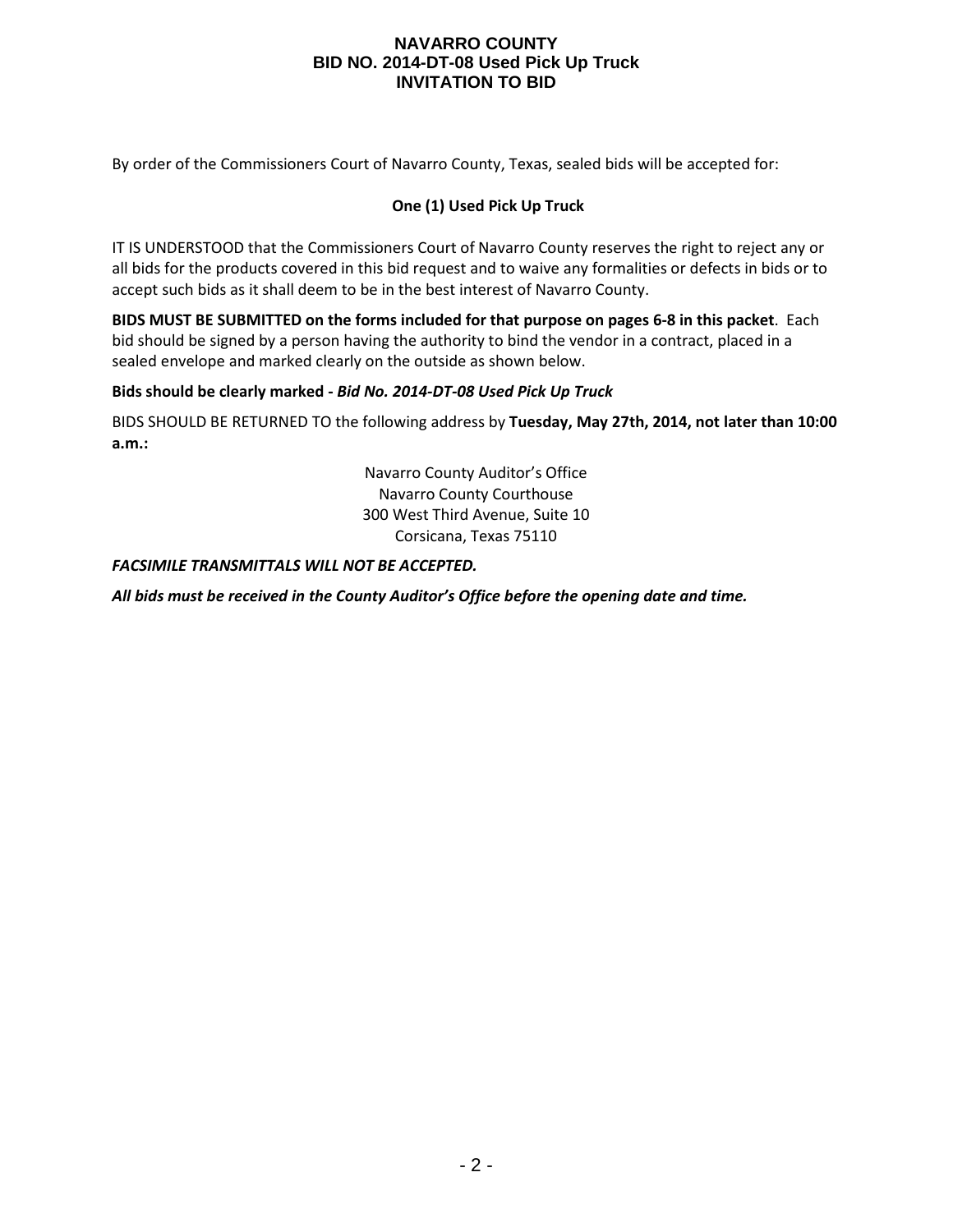Navarro County is requesting bids for one (1) used pick up truck as described in the attached specifications. Bids must be submitted on the attached forms. By returning this bid with a price quote, vendors certify and agree that:

*Funding:* Funds for payment have been provided through the Navarro County budget approved by the Commissioners Court for the fiscal year ending September 30, 2014.

Late Bids: Bids received in the County Auditor's Office after the submission deadline will be considered void and unacceptable. Navarro County is not responsible for lateness or non-delivery of mail, carrier, etc., and the date/time stamp of the County Auditor's Office shall be the official time of receipt.

*Altering Bids:* Bids cannot be altered or amended after the submission deadline. Any interlineation, alteration or erasure made before the opening time must be initialed by the signer of the bid, guaranteeing authenticity.

*Withdrawal of Bid:* A bid may not be withdrawn or canceled by the bidder without the permission of the County for a period of ninety (90) days following the date designated for the receipt of bids, and bidder so agrees upon submittal of their bid.

*Sales Tax:* Navarro County is exempt, by law, from payment of Texas Sales Tax and Federal Excise Tax.

*Contract:* This bid, when properly accepted by Navarro County, shall constitute a contract equally binding between the successful bidder and Navarro County. No different or additional terms will become a part of this contract with the exception of change orders.

*Change Orders:* No oral statement of any person shall modify or otherwise change, or affect, the terms, conditions or specifications stated in the resulting contract. All change orders to the contract will be made in writing by the Navarro County Auditor.

*Delivery:* All delivery and freight charges (FOB Navarro County Auditor's Office) are to be included in the bid price.

*Conflict of Interest:* No public official shall have interest in this contract, in accordance with *Vernon's Texas Codes Annotated, Local Government Code*, Title 5, Subtitle C, Chapter 171.

*Ethics:* The bidder shall not offer or accept gifts or anything of value nor enter into any business arrangement with any employee, official or agent of Navarro County.

*Exceptions/Substitutions:* All bids meeting the intent of this invitation to bid will be considered for award. Bidders taking exception to the specifications, or offering substitutions, shall state these exceptions in the section provided or by attachment as part of this bid. The absence of such a list shall indicate that the bidder has not taken exceptions and shall hold the bidder responsible to perform in strict accordance with the specifications of the invitation. The Navarro County Commissioners' Court reserves the right to accept any and all or none of the exception(s)/substitution(s) deemed to be in the best interest of the County.

*Addenda:* Any interpretations, corrections or changes to this *Invitation to Bid* and *Specifications* will be made by addenda. Sole issuing authority of addenda shall be vested in the Navarro County Auditor. Addenda will be mailed to all who are known to have received a copy of this *Invitation to Bid*. Bidders shall acknowledge receipt of all addenda.

*Bids must comply* with all Federal, State, county and local laws concerning these type purchases.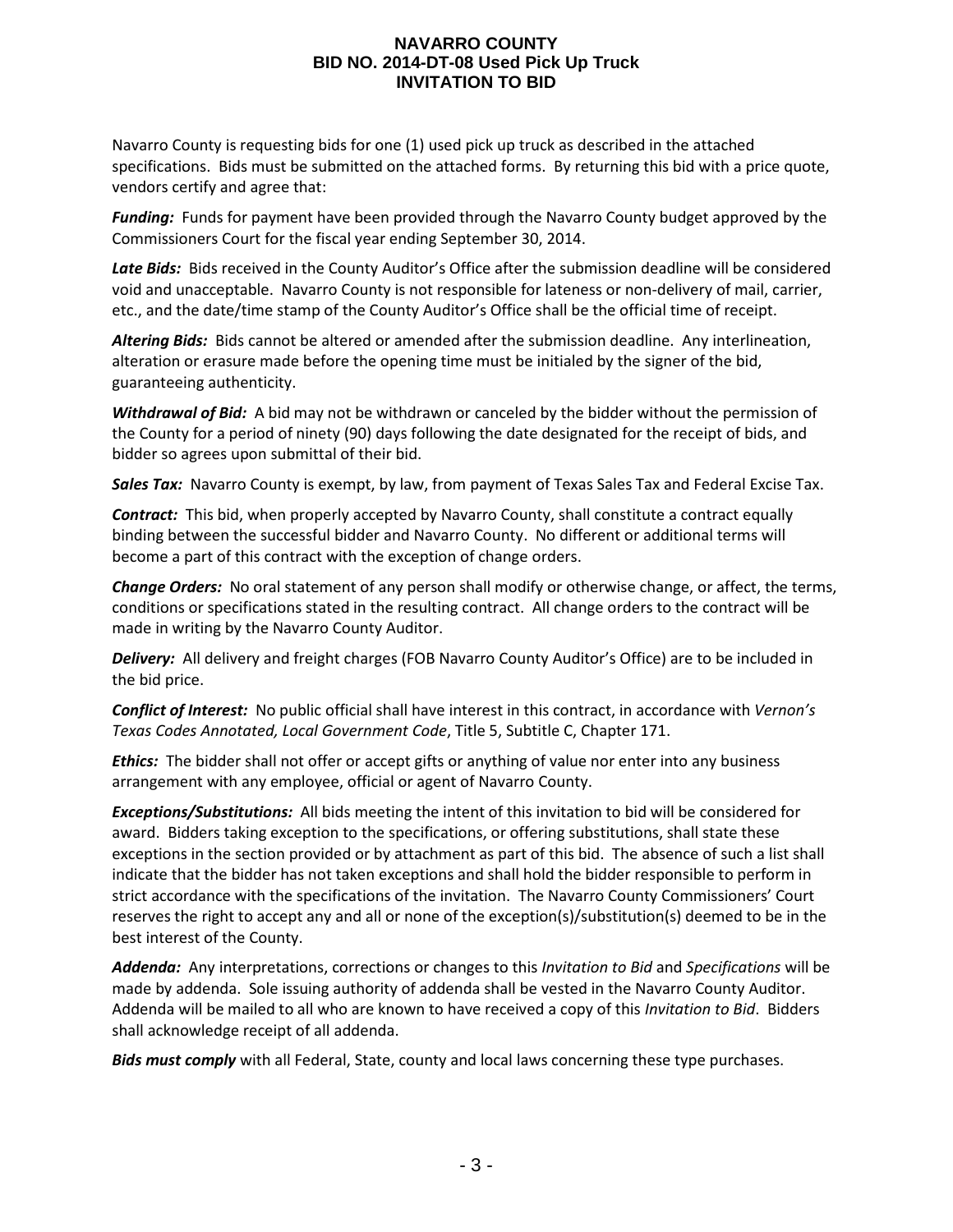*Design, Strength, Quality* of materials must conform to the highest standards of manufacturing practice.

*Minimum Standards for Responsible Prospective Bidders:* A prospective bidder must affirmatively demonstrate their responsibility and meet the following requirements:

- 1. Have adequate financial resources, or the ability to obtain such resources as required;
- 2. Be able to comply with the required or proposed delivery schedule;
- 3. Have a satisfactory record of performance;
- 4. Have a satisfactory record of integrity and ethics, and;
- 5. Be otherwise qualified and eligible to receive an award.

Navarro County may request representation and other information sufficient to determine the bidder's ability to meet these minimum requirements listed above.

*References:* Navarro County requests bidder to supply a list of at least three (3) references where like products have been sold by their company. Include name of reference, address, telephone number and name of representative.

*Bidder Shall Provide* with this bid response, all documentation required by this *Invitation to Bid*. Failure to provide this information may result in rejection of your bid.

*Successful Bidder Shall* defend, indemnify and save harmless Navarro County and all its officers, agents and employees from all suits, actions or other claims of any character, name and description brought for or on account of any injuries or damages received or sustained by any person, persons or property on account of any negligent act or fault of the successful bidder, or of any agent, employee, subcontractor or supplier in the execution of, or performance under, any contract which may result from bid award. Successful bidder indemnifies and will indemnify and save harmless Navarro County from liability, claim or demand on their part, agents, servants, customers and/or employees whether such liability, claim or demand arise from or happening upon or in any of the halls, elevators, entrances, stairways or approaches of or to the facilities within which the occupied premises are located. Successful bidder shall pay any judgment with costs which may be obtained against Navarro County growing out of such injury or damages.

*Termination of Contract:* This contract shall remain in effect until contract expires, delivery and acceptance of products and/or performance of services ordered or terminated by either party with thirty (30) days written notice prior to any cancellation. The successful bidder must state therein the reasons for such cancellation. Navarro County reserves the right to award canceled contract to the next lowest and best bidder as it deems to be in the best interest of the County.

*Termination for Default:* Navarro County reserves the right to enforce the performance of this contract in any manner prescribed by law or deemed to be in the best interest of the County in the event of breach of default of this contract. Navarro County reserves the right to terminate the contract immediately in the event the successful bidder fails to:

- 1. Meet schedules;
- 2. Defaults in the payment of any fees; or
- 3. Otherwise perform in accordance with these specifications.

In the event the successful bidder shall fail to perform, keep or observe any of the terms and conditions to be performed, kept or observed, Navarro County shall give the successful bidder written notice of such default; and in the event said default is not remedied to the satisfaction and approval of the County within two (2) working days of receipt of such notice by the successful bidder, default will be declared and all the successful bidder's rights shall terminate.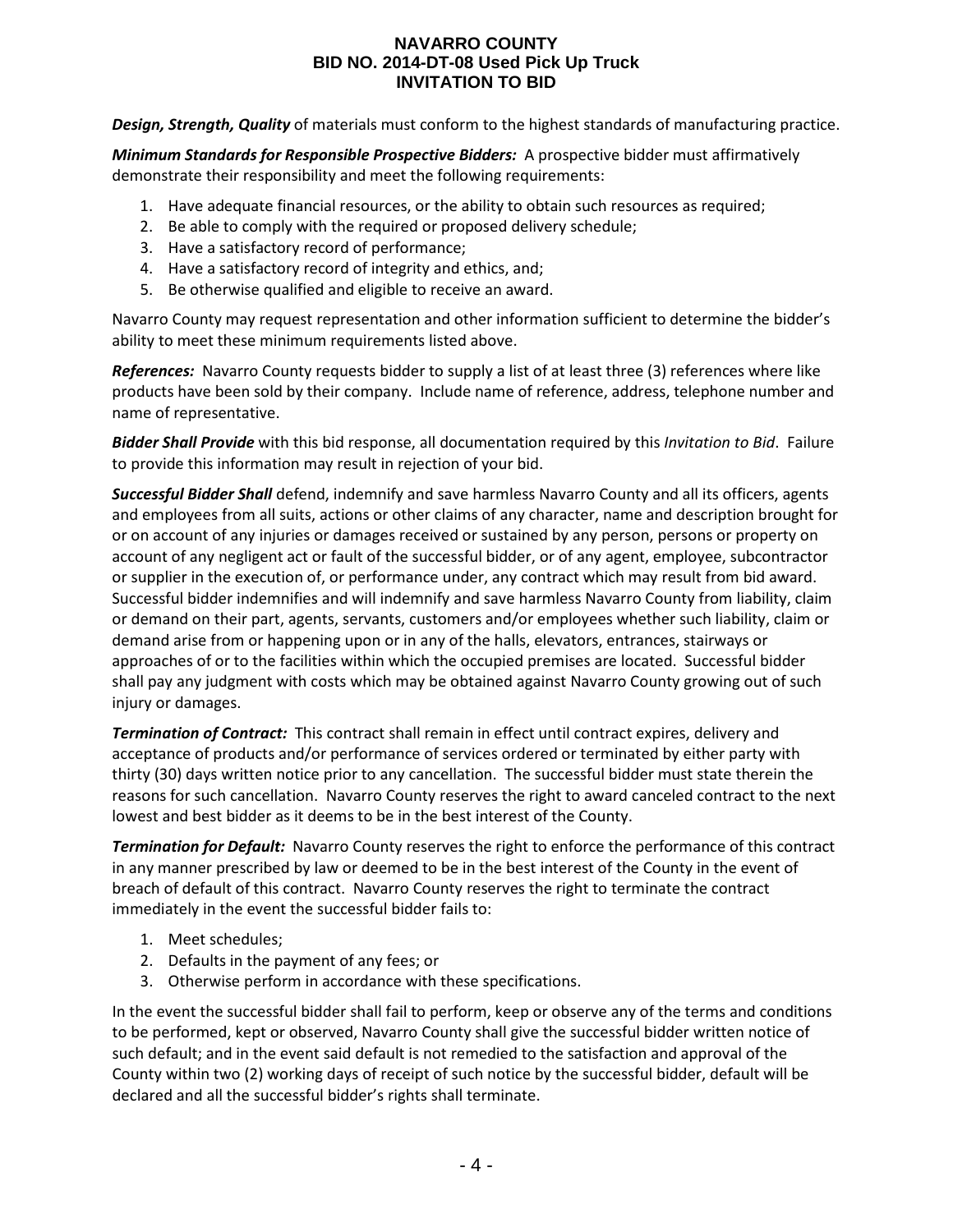Bidder, in submitting this bid, agrees that Navarro County shall not be liable for prosecution for damages in the event that the County declares bidder in default.

*Notice:* Any notice provided by this bid (or required by law) to be given to the successful bidder by Navarro County shall be conclusively deemed to have been given and received on the next day after such written notice has been deposited in the mail in Corsicana, Texas, by Registered or Certified Mail with sufficient postage affixed thereto, provided this shall not prevent the giving of actual notice in any other manner.

*Purchase Order:* A purchase order will be generated by Navarro County to the successful bidder. The purchase order number must appear on all itemized invoices and packing slips. Navarro County will not be held responsible for any orders placed/delivered without a valid current purchase order number.

*Packing Slips* or other suitable shipping documents shall accompany each shipment and shall show: (a) name and address of successful bidder, (b) delivery location, (c) Navarro County purchase order number and (d) descriptive information as to the item(s) delivered, including description, quantity, number of containers, etc.

*Invoices* shall show all information as stated above and be mailed directly to the Navarro County Auditor's Office, 300 West Third Avenue, Suite 10, Corsicana, TX 75110.

*Payment* will be made upon receipt and acceptance, by the County, of the items ordered in accordance with the State of Texas "Prompt Payment Act", Article 610f, V.T.C.S. Successful bidder is required to pay subcontractors within ten (10) days.

*Items* supplied under this contract will be subject to the County's approval. Items found defective or not meeting specifications shall be picked up and replaced by the successful bidder at no expense to the County. If an item is not picked up within one (1) week after notification, the item will become a donation to the County for disposition.

*Samples:* When requested, samples shall be furnished free of expense to the County.

*Warranty:* Successful bidder shall warrant that all items/services shall conform to the proposed specifications and/or all warranties as stated in the Uniform Commercial Code and be free from all defects in material, workmanship and title.

*Remedies:* The successful bidder and Navarro County agree that both parties have all rights, duties and remedies available as stated in the Uniform Commercial Code.

*Venue:* This agreement will be governed and construed according to the laws of the State of Texas. This agreement is performable in Navarro County, Texas.

*Assignment:* The successful bidder shall not sell, assign, transfer or convey this contract, in whole or in part, without the prior written consent of Navarro County.

*Silence of Specification:* The apparent silence of these specifications as to any detail or to the apparent omission of a detailed description concerning any point, shall be regarded as meaning that only the best commercial practices are to prevail. All interpretations of these specifications shall be made on the basis of this statement.

*Any Questions* concerning this *Invitation to Bid* and *Specifications* should be directed to Captain Brett Latta at 903-654-3375.

#### **BID PROPOSAL AFFIDAVIT**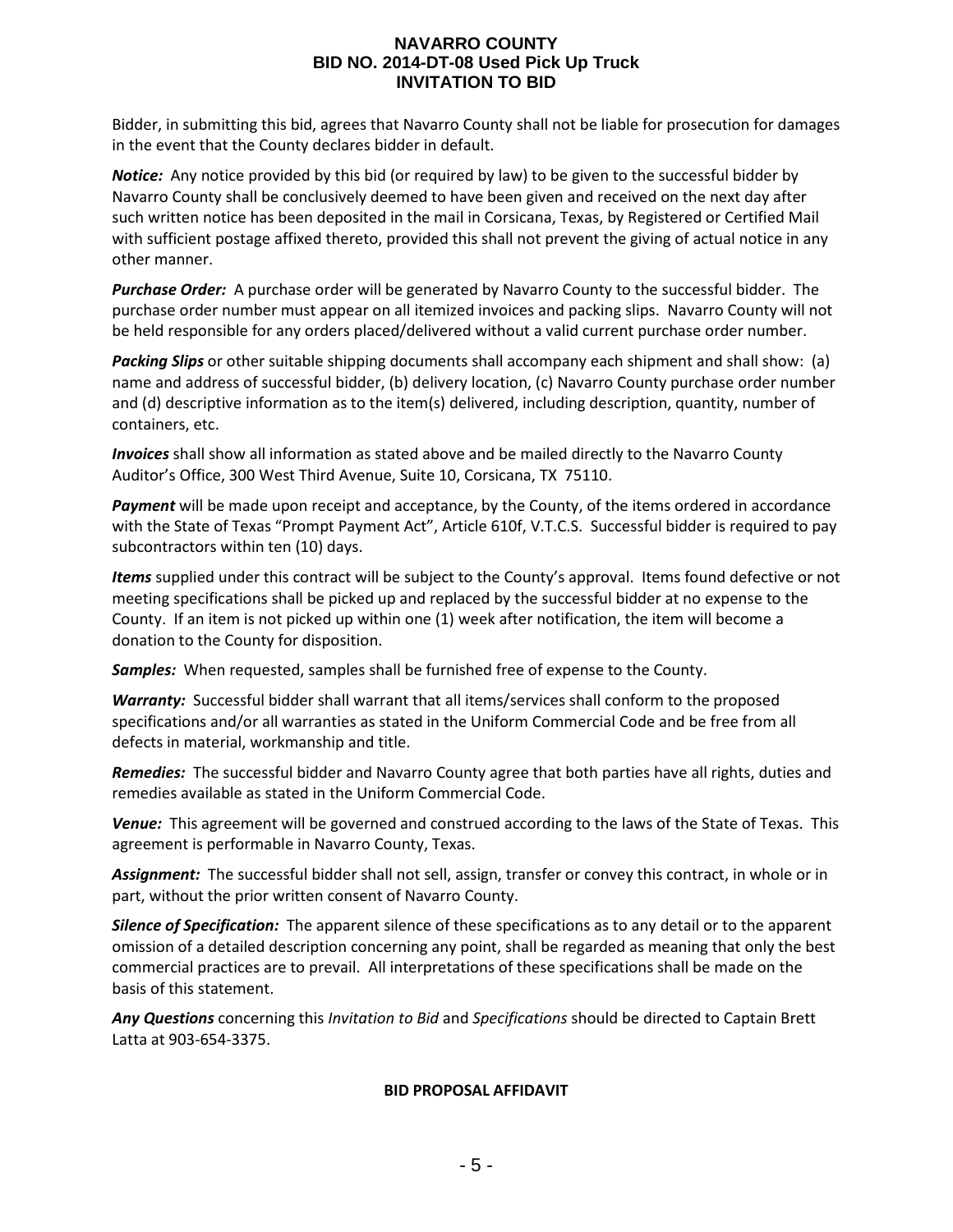The undersigned certifies that the bid prices in this proposal have been carefully reviewed and are submitted as correct and final. He further certifies that the bidder agrees to furnish any and/or all items upon which prices are extended at the price(s) offered, and upon the conditions contained in the specifications of the Invitation to Bid. The period of acceptance of this bid proposal will be thirty (30) calendar days from the date of the bid opening.

STATE OF TEXAS §

COUNTY OF NAVARRO §

I, , am a duly authorized officer or agent for , and have been authorized to execute the foregoing bid proposal on their behalf. I hereby certify that the foregoing proposal has not been prepared in collusion

with any other bidder or other person or persons engaged in the same line of business prior to the official opening of this bid. Further, I certify that the bidder is not now, nor has he been for the past six (6) months, directly or indirectly concerned in any pool or agreement or combination, to control the price of the services or materials bid on, or to influence any person or persons to bid or not to bid thereon.

| Telephone:                                                     |       |
|----------------------------------------------------------------|-------|
| By:<br><u> 1980 - Johann Barnett, fransk politik (f. 1980)</u> |       |
| (Type or Print Name)                                           |       |
| Signature:                                                     | Date: |

# **BIDDER'S PROPOSAL**

By signing and returning this proposal the bidder agrees to be bound by the terms described herein.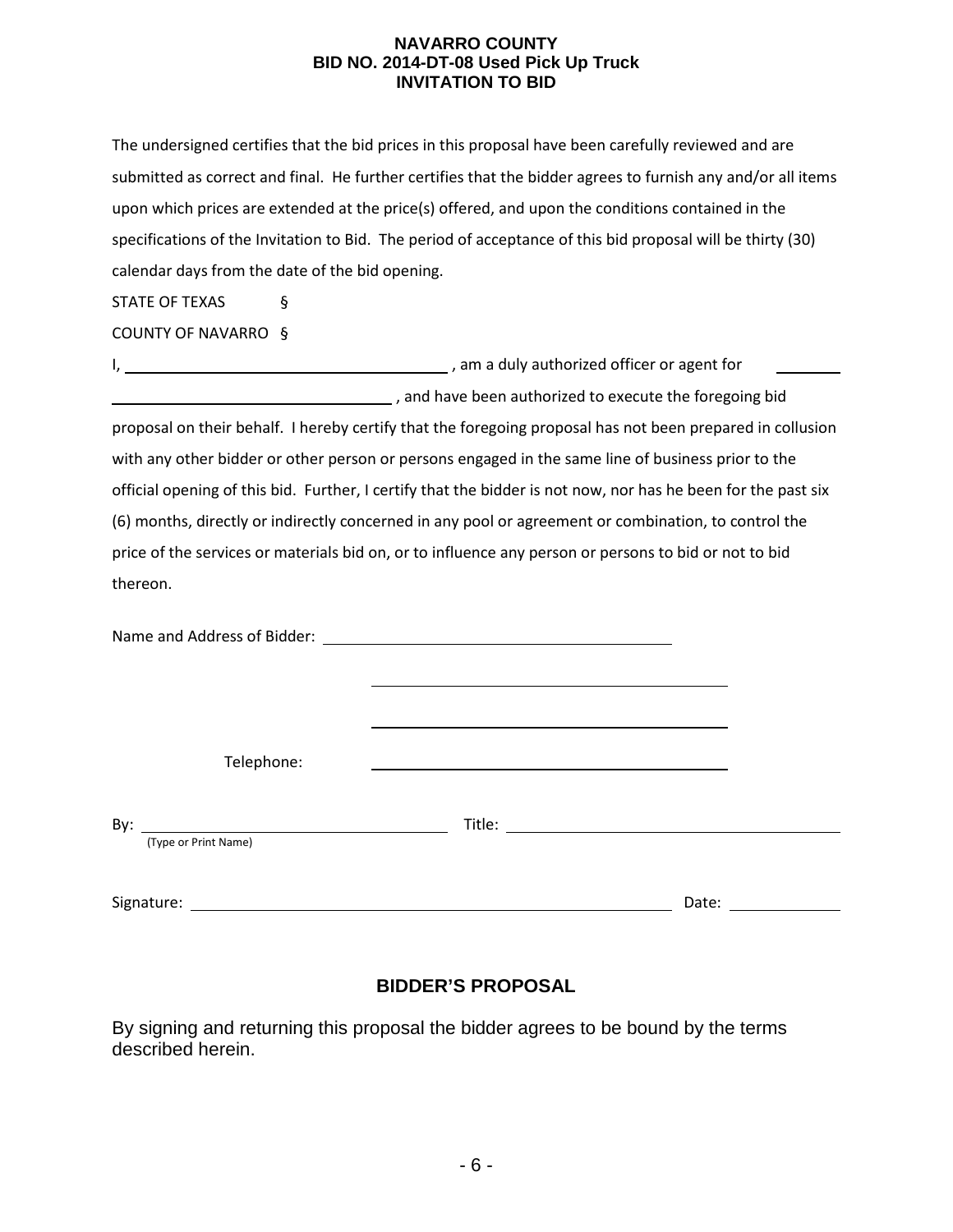Minimum Specifications are outlined on the attached schedule. Questions concerning these specifications should be directed to Captain Brett Latta at 903-654-7891.

Having read and understood the instructions and specifications, I/we submit the following bid.

Bidder whose name appears below agrees to provide one (1) Used Pick Up Truck, to Navarro County, Texas for a price of

| <u> 1980 - Johann Barbara, martin a</u> |
|-----------------------------------------|
|                                         |
|                                         |
|                                         |
|                                         |
|                                         |
|                                         |
|                                         |
|                                         |
|                                         |